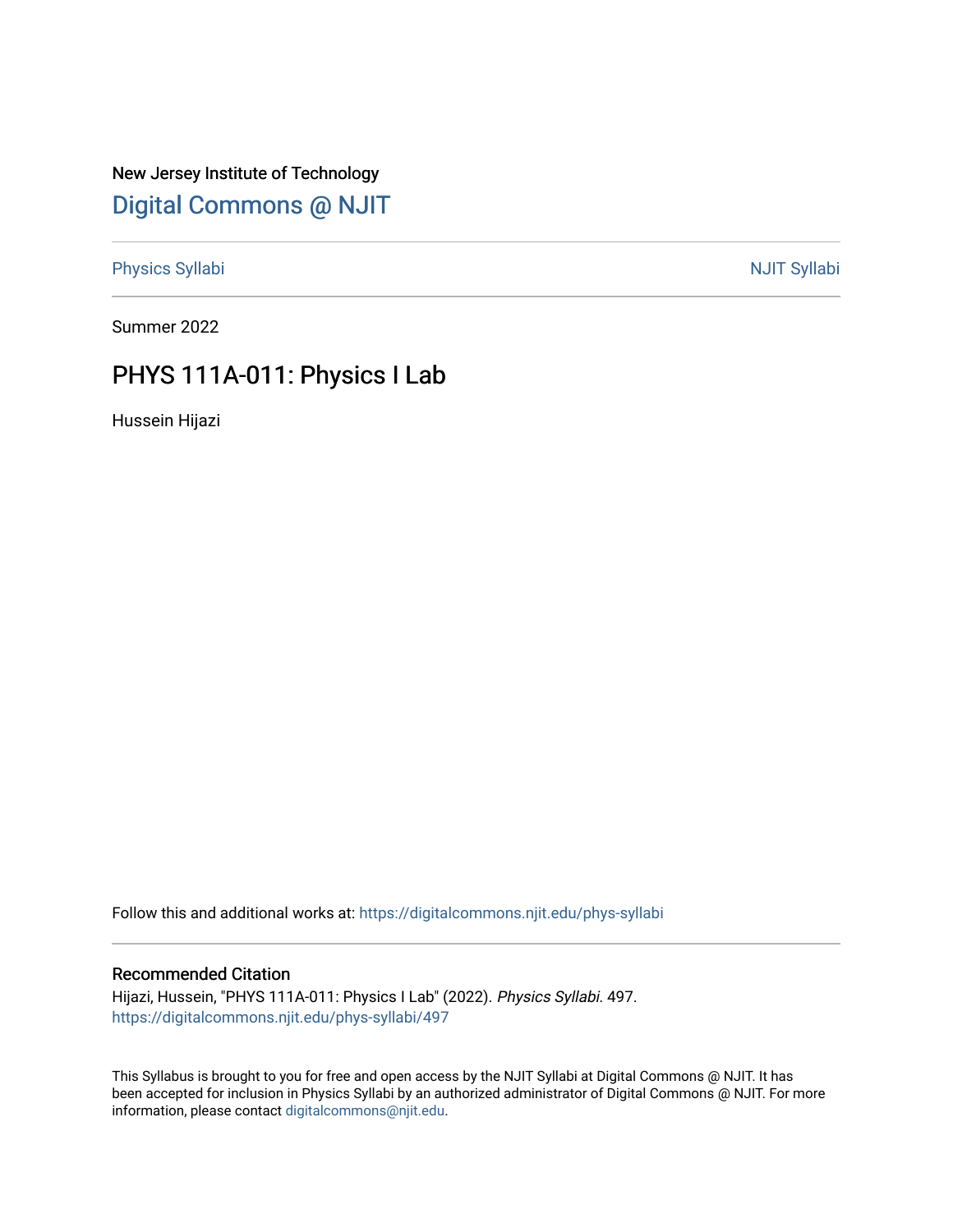| <b>INSTRUCTOR</b>             | Name: Hijazi, Hussein, E-mail: hh32@njit.edu                                                                                                                                                                                                                                                                                          |  |  |
|-------------------------------|---------------------------------------------------------------------------------------------------------------------------------------------------------------------------------------------------------------------------------------------------------------------------------------------------------------------------------------|--|--|
| <b>OFFICE HOURS</b>           | Hours and Location: Wednesday 12-1:00pm or by appointment, TIER423B                                                                                                                                                                                                                                                                   |  |  |
| <b>TEXTBOOK</b>               | Physics 111A Laboratory Manual 10 <sup>th</sup> Edition, sold by NJIT bookstore                                                                                                                                                                                                                                                       |  |  |
| <b>DESCRIPTION</b>            | This physics I laboratory course involves experiments which demonstrate the principles of Elementary<br>mechanics including rectilinear and circular motion; equilibrium and Newton's laws of motion; work, energy,<br>momentum; the conservation laws.                                                                               |  |  |
| <b>NOTE</b>                   | To take the laboratory course, PHYS 111A, a student must take concurrently the lecture course, PHYS 111 unless<br>the student passed the lecture course previously. Withdrawal from either course will cause a simultaneous<br>withdrawal from both courses.                                                                          |  |  |
| <b>HELP</b>                   | Visit or email your instructor if you are having troubles with the lab course.<br>If you need an accommodation due to a disability, please contact Scott Janz (scott.p.janz@njit.edu<br>973-596-5417), Associate Director of the Office of Accessibility Resources and Services, Kupfrian Hall 201 to<br>discuss your specific needs. |  |  |
| <b>GENERAL</b>                | There is no exam in the lab course.                                                                                                                                                                                                                                                                                                   |  |  |
| <b>INFORMATION</b>            | No make-ups for missing labs are allowed.<br>$\overline{\phantom{a}}$                                                                                                                                                                                                                                                                 |  |  |
|                               | Grading (A through D and F) is based on attendance, participation, and lab report.<br>$\blacksquare$                                                                                                                                                                                                                                  |  |  |
|                               | Experiments are a group effort.                                                                                                                                                                                                                                                                                                       |  |  |
|                               | Laboratory reports should be an individual one submitted by each student.                                                                                                                                                                                                                                                             |  |  |
|                               | Lab computer login method: Username: your UCID and Password: your UCID password<br>$\blacksquare$                                                                                                                                                                                                                                     |  |  |
|                               | NJIT physics lab website: https://centers.njit.edu/introphysics/welcome/                                                                                                                                                                                                                                                              |  |  |
| <b>DELIVERY MODE</b>          | Face-to-Face: Instruction is delivered in person and students are expected to attend class.                                                                                                                                                                                                                                           |  |  |
| LEARNING<br><b>OBJECTIVES</b> | Students will master basic physics concepts by performing an experiment relevant to a corresponding course<br>work.                                                                                                                                                                                                                   |  |  |
|                               | Students will gain hands-on experiences with experimental processes and develop effective written<br>$\blacksquare$                                                                                                                                                                                                                   |  |  |
|                               | communication skills.                                                                                                                                                                                                                                                                                                                 |  |  |
|                               | Students should develop collaborative learning skills by working in a group.                                                                                                                                                                                                                                                          |  |  |
| LEARNING                      | Students will demonstrate basic experimental skills by the practice of setting up and conducting an                                                                                                                                                                                                                                   |  |  |
| <b>OUTCOMES</b>               | experiment.                                                                                                                                                                                                                                                                                                                           |  |  |
|                               | Students will demonstrate an understanding of the analytical methods required to interpret and analyze<br>$\blacksquare$                                                                                                                                                                                                              |  |  |
|                               | results and draw conclusions as supported by their data.                                                                                                                                                                                                                                                                              |  |  |
|                               | Students will demonstrate basic communication skills by working in groups on laboratory experiments and                                                                                                                                                                                                                               |  |  |
|                               | the thoughtful discussion and interpretation of data.                                                                                                                                                                                                                                                                                 |  |  |
| ATTENDANCE                    | Attendance policy is very strict. It is a student's responsibility to confirm his/her attendance with Lab<br>$\overline{\phantom{a}}$                                                                                                                                                                                                 |  |  |
|                               | instructor.                                                                                                                                                                                                                                                                                                                           |  |  |
|                               | It is required for students to attend all lab experiments since grading is based on attendance, participation,<br>$\overline{\phantom{a}}$                                                                                                                                                                                            |  |  |
|                               | and lab report.<br>It is required for a student to sign the attendance sheet in every lab class. If a student fails to sign it, it is                                                                                                                                                                                                 |  |  |
|                               | $\qquad \qquad \blacksquare$<br>treated to be absent.                                                                                                                                                                                                                                                                                 |  |  |
|                               | Attendance will be checked in the beginning and middle of each class by your instructor.                                                                                                                                                                                                                                              |  |  |
|                               | If a student does not appeal and resolve his/her attendance within 7 days, no further complaint will be<br>$\overline{\phantom{a}}$                                                                                                                                                                                                   |  |  |
|                               | accepted.                                                                                                                                                                                                                                                                                                                             |  |  |
|                               | If a student makes more than 3 unexcused absences, the student is very likely to fail the lab course.<br>$\overline{\phantom{a}}$                                                                                                                                                                                                     |  |  |
|                               | If a student has excusable absences, the student should contact the dean of student office to email an<br>$\qquad \qquad \blacksquare$                                                                                                                                                                                                |  |  |
|                               | official excuse to his/her lab instructor.                                                                                                                                                                                                                                                                                            |  |  |
| <b>GRADING</b>                | The grading guidelines are as follows:<br>1.                                                                                                                                                                                                                                                                                          |  |  |
| <b>POLICY</b>                 | Attendance (20%); Participation (20%); Laboratory Report (60%)                                                                                                                                                                                                                                                                        |  |  |
|                               | A grade of zero (0) will be given for any missed experiment with no excuse.<br>2.                                                                                                                                                                                                                                                     |  |  |
|                               | Submission of the lab report is due the following week class begins - penalty for lateness is 10 % per day.<br>3.                                                                                                                                                                                                                     |  |  |